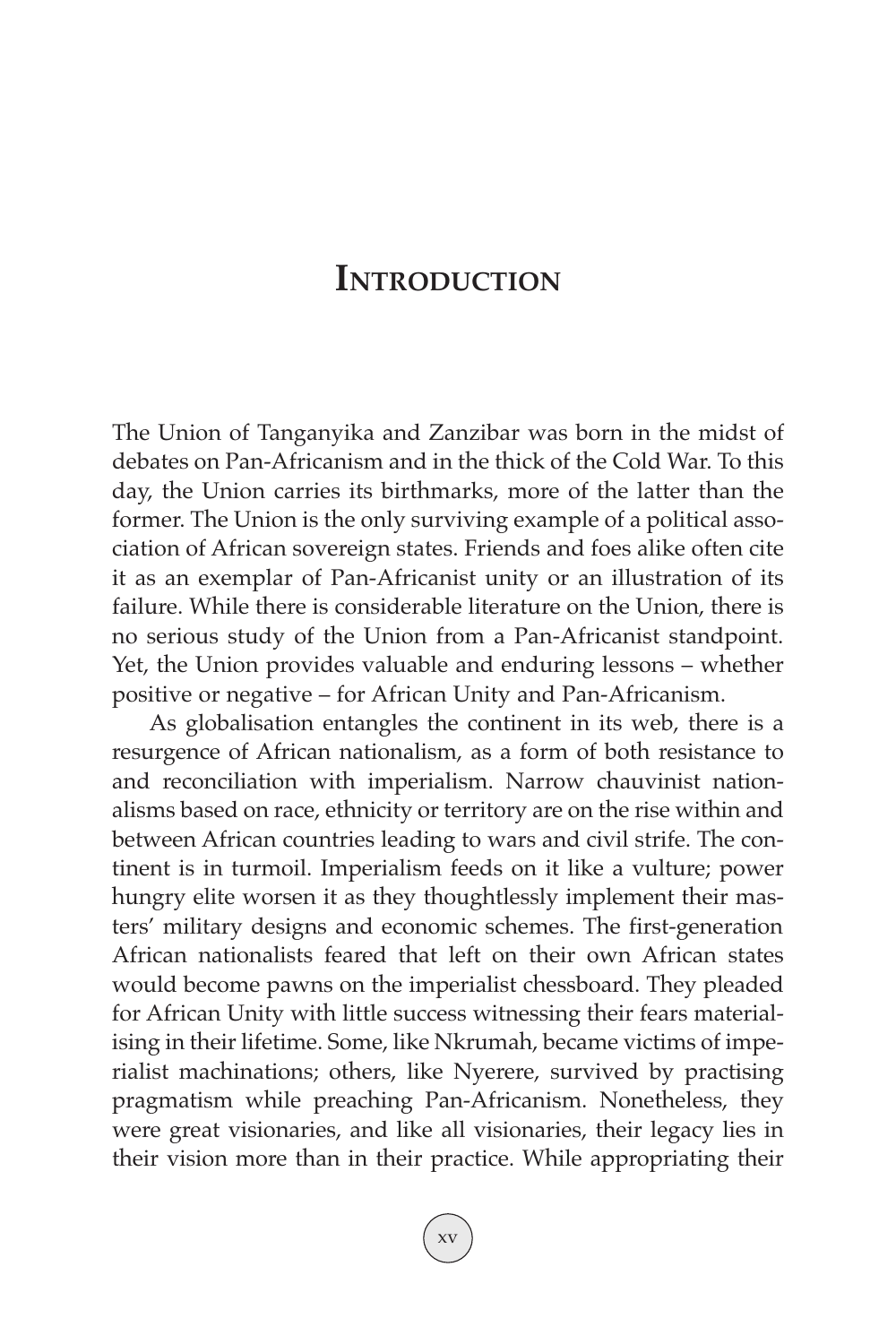vision, we need to examine their practice critically to draw lessons. Vision inspires, practice teaches.

In this age of post-Cold War imperialism, called globalisation, African Unity is back on the historical agenda. African scholars and intellectuals are revisiting and deepening the theory, philosophy and ideology of Pan-Africanism. <sup>1</sup> African politicians are trying to reclaim the mantle of Pan-Africanism to gain legitimacy for their projects, whether it is President Mbeki of South Africa with his initiative on NEPAD or President Mummar Gaddafi of Libya with his mission for USA (United States of Africa) or President Museveni of Uganda with his 'fast-tracking' of East African Federation. They are all at the helm of their states. They all appear to be 'willing partners' in the military and economic architecture of globalisation. Are they a 'new breed' of Pan-Africanists? Are they visionaries like Nkrumah and Nyerere? Is theirs a vision of liberation or a delusion of glory? We need to ask and answer these questions from the standpoint of Pan-Africanism and avoid falling into narrow nationalisms. The current discourse among African elite, regrettably, tends to fall into what Nyerere called the 'wounds inflicted upon it [Africa] by the vultures of imperialism.' <sup>2</sup> Gaddafi's 'African Union' is opposed because he is perceived to represent 'Arab colonisers' who invaded Africa some six centuries before Christ; Museveni's fast-tracking of the East African federation is opposed because he has a hidden agenda to become the first president of East Africa. Kenya is overzealous for the federation because it has economic designs over Tanzania's land and jobs, and so on. <sup>3</sup> The Pan-Africanist project was not conceived so narrowly. It

<sup>1</sup> Pan-Africanism was the main theme of CODESRIA's major Conference on its 30th Anniversary. CODESRIA is the premier Pan-African research organisation and provides an important forum for African scholars and intellectuals. Its formation was conceived in the womb of Pan-Africanist and anti-imperialist ideology. <sup>2</sup> Nyerere 1997.

<sup>&</sup>lt;sup>3</sup> One often reads these arguments in the pages of African newspapers. For example, the debate on the fast tracking of East African federation has been woefully immersed in narrow nationalisms. See, for instance, Waiswa Abudu Sallam, 'When did Gaddafi begin caring about black Africans?, Tanonoka Joseph Whande, 'United States of Africa? You gotta be kidding.' Anon, 'The united Africa debate',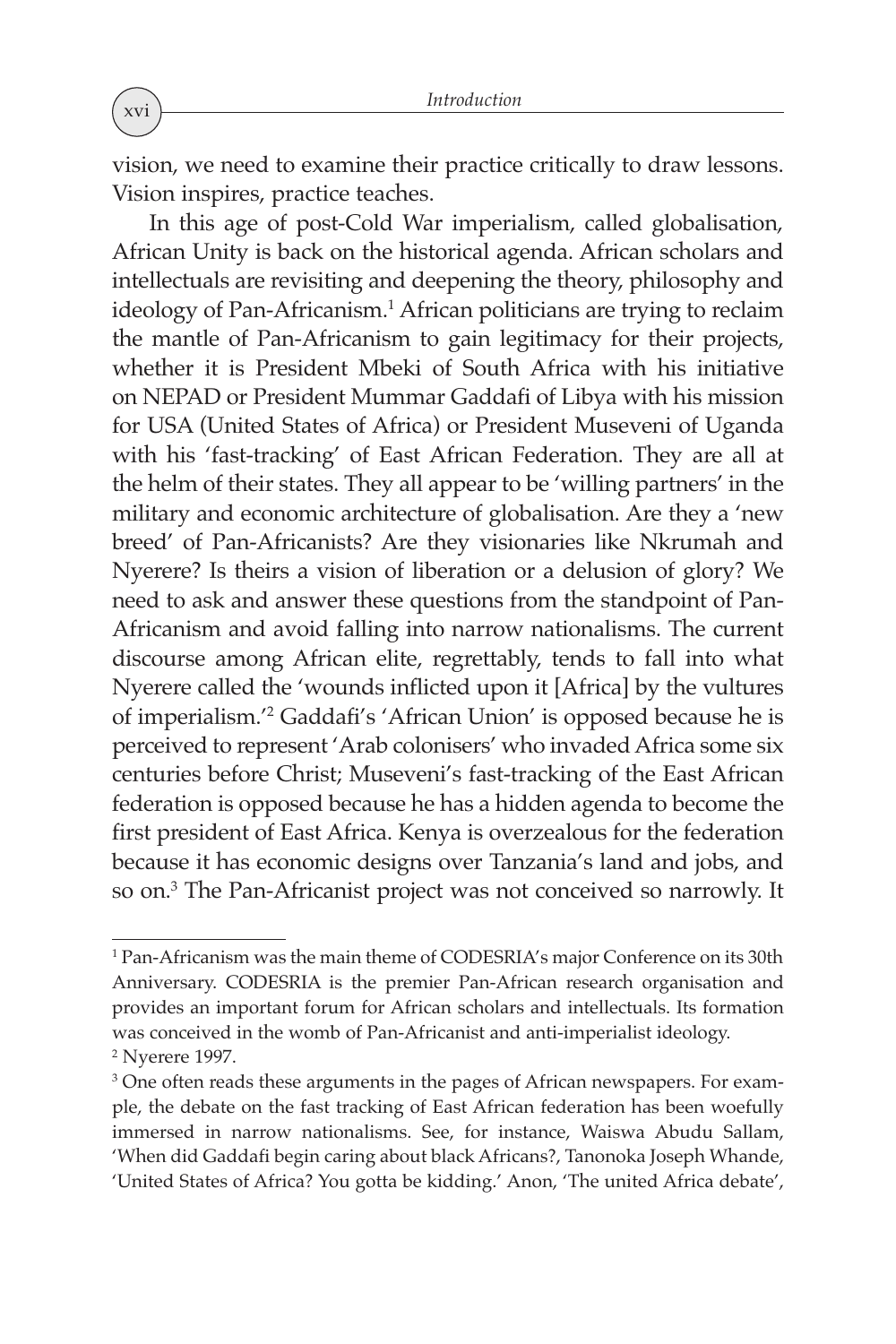was premised on the concept of African citizenship, not on Kenyan, Ghanaian, Tanzanian or Algerian citizenship. It did not discriminate because of one's pigment; it embraced because of one's commitment. 4

Pan-Africanism was, literally and figuratively, a continental project. It was a grand political vision, not a puny economistic design. 'Unity will not make us automatically rich', Nyerere said, 'but it can make it difficult for Africa and the African peoples to be disregarded and humiliated.' <sup>5</sup> The Pan-Africanist project was liberatory, anti-imperialist and democratic. To rebuild a new Pan-Africanist project in the age of globalisation, we need to understand its ideological drive and political practice. This study is meant to contribute to that understanding. The running thread of the study is to apply the yardstick of Pan-African ethos, one of whose leading proponents was Julius Nyerere, to the formation and development of the Union, whose ardent defender was none other than Nyerere. The purpose of the study is to draw lessons for 'New Pan-Africanism' from an actually existing political union of two African states.

Zanzibar on the eve of the revolution was a microcosm of the continent. Some perceived it as a melting pot of cultural diversities; others saw it as a hotbed of political divisions. All were correct, if one takes the position of the proverbial blind men and the elephant, but none could explain the elephant. To be able to explain, we need to see 'the elephant as a whole', to explore the connection between diversities and divisions. The premise of this study is that diversities become divisions precisely when they are politicised. Chapter 1 explains the politicisation of diversities, thus

all in THISDAY, 1 & 2 August 2007, 2 July 2007; Joseph Mihangwa, 'Africa's Unity: Arabs Have a Hidden Agenda', *The African Executive*, http://www.africanexecutive.com/modules/magazine/articles.php?article=2437 also reproduced in *The Citizen*, 3 August 2007.

<sup>4</sup> Nkrumah married an Egyptian lady, Fathia. It was a 'political' marriage, as their son Gamal Nkrumah attests in a tribute on her death. See Gamal Nkrumah, 'Fathia Nkrumah: Farewell Tranquility Never on the Agenda' at http://www. nathanielturner.com/fathiankrumahfarewell.htm accessed on 8 October 2007. <sup>5</sup> Nyerere 1997.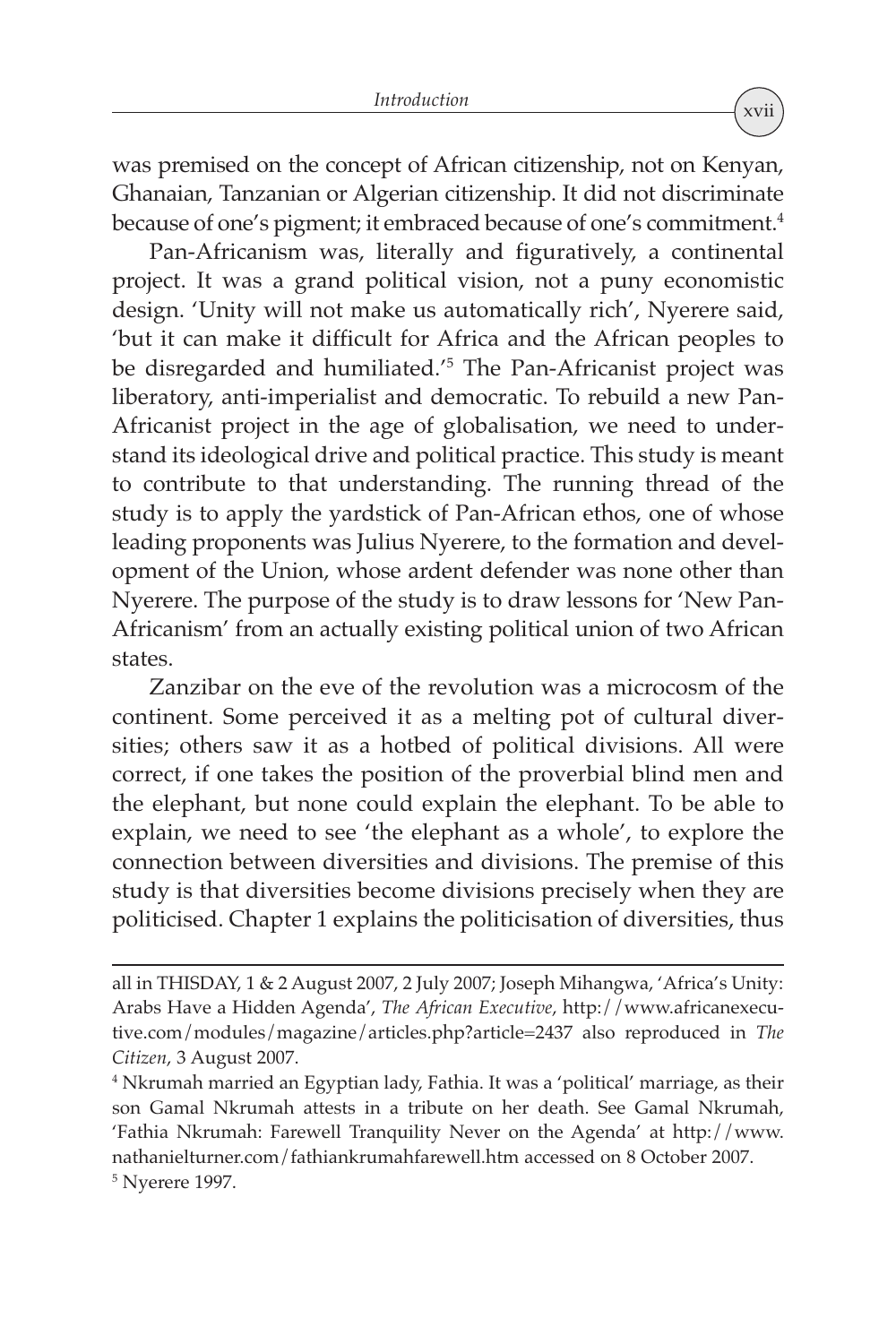converting mutually enriching cultural identities into conflicting political interests. From a melting point of cultures, Zanzibar became a hotbed of politics, which boiled over in the revolution, the subject matter of Chapter 2. Instead of the usual narrative of what happened and who was involved, I attempt to characterise the revolution. While taking full account of the perceptions, even expost-facto analysis of the participants, I have tried to keep the distance of an intellectual activist to understand better the past and draw lessons for the future.

Chapter 3 discusses in some depth the context, which led to the signing of the Articles of Union. The Cold War had intensified with the Cuban missile crisis; negotiations on the East African federation were fizzling out as the leaders of the newly independent countries settled in the saddles of the state. Patrice Lumumba in the Congo was murdered; Sylvanus Olympio of Togo was assassinated; and the three East African countries themselves, including Tanganyika, had army mutinies which were put down with the help of the former colonial power, Britain. Nyerere came under irresistible pressure from Western powers to do something about Zanzibar lest it become another 'Cuba'. Secretly prepared Articles of Union modelled on the colonial-type relationship between Britain and Northern Ireland were signed hurriedly without fully consulting the members of the Revolutionary Council or the Tanganyika cabinet. The legal validity of the Articles has often been challenged on the ground that the then legislature of Zanzibar, the Revolutionary Council, did not ratify them. The chapter goes into a detailed analysis of the ratification process based on a synthesis of extant secondary and some primary evidence and arrives at a definitive conclusion, which, it is hoped, will put this controversy to rest.

In Chapter 4, we trace the constitutional and political developments of the Union during Karume's eight years in power. The Union was in a precarious state and it would have most probably dissolved had Karume not been assassinated in April 1972. Karume had little regard for legalese and ruled Zanzibar as if there had been no Union. Nyerere found himself politically helpless but with the help of his lawyers continued increasing the list of Union matters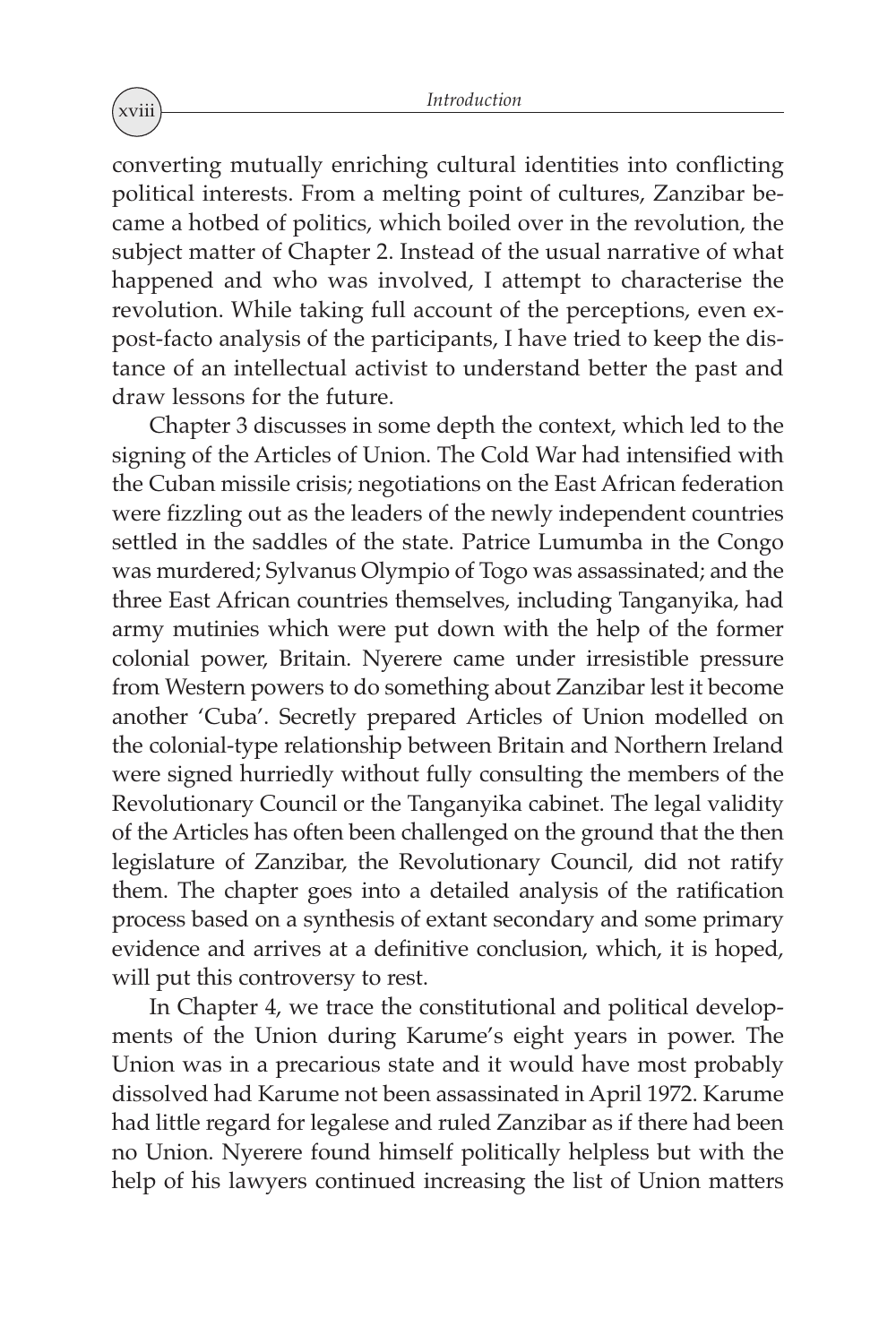thus legally constricting the autonomy of Zanzibar. Karume's death and Jumbe's ascension to power placed the Union on a different political and constitutional trajectory. Jumbe introduced some order in what had hitherto been an arbitrary rule. He also gradually began to open up political space, albeit cautiously. Nyerere lost no opportunity and tested the waters for a possibility of merging the two parties as early as 1975. Eventually the parties merged and the Chama cha Mapinduzi (CCM) was born followed immediately by the adoption of the permanent Union constitution. The making of the 1977 constitution and its implications are discussed in Chapter 5. The chapter also discusses the process of making the 1979 constitution of Zanzibar, the first constitution since the revolution. Based on new evidence, the chapter, for the first time, is able to throw significant light on Jumbe's thinking behind, and his role in the making of the 1979 constitution.

Among other things, Chapter 6 deals with Jumbe's efforts to separate the state and the party following the 1977 constitution to protect the autonomy of Zanzibar. This was a futile attempt. The 1977 constitution not only made the party supreme, but also monopolised politics and made the two governments – the Zanzibar and the Union – accountable to the party. Jumbe's efforts to reclaim Zanzibar's autonomy from the clutches of the party and Nyerere's determined stand to consolidate the Union through the party reached a crisis point in the 'pollution of political atmosphere'. The chapter gives a blow-by-blow account and analysis of the crucial seven-day meeting of the National Executive Committee of CCM, which culminated in a dramatic resignation of Jumbe from all his government and party positions. Factional alliances and intrigues preceding Jumbe's resignation were as dramatic as the outcome. The Union would never be the same again. A detailed narration of the next twenty years is beyond the scope of the book but the first twenty years, particularly the last episodes, in essence, sow the seeds, which germinated into weeds constantly embroiling the Union in crises. Since then the Union has moved from crisis to crisis euphemistically called *kero za muungano* ('troubles of the union') in official circles.